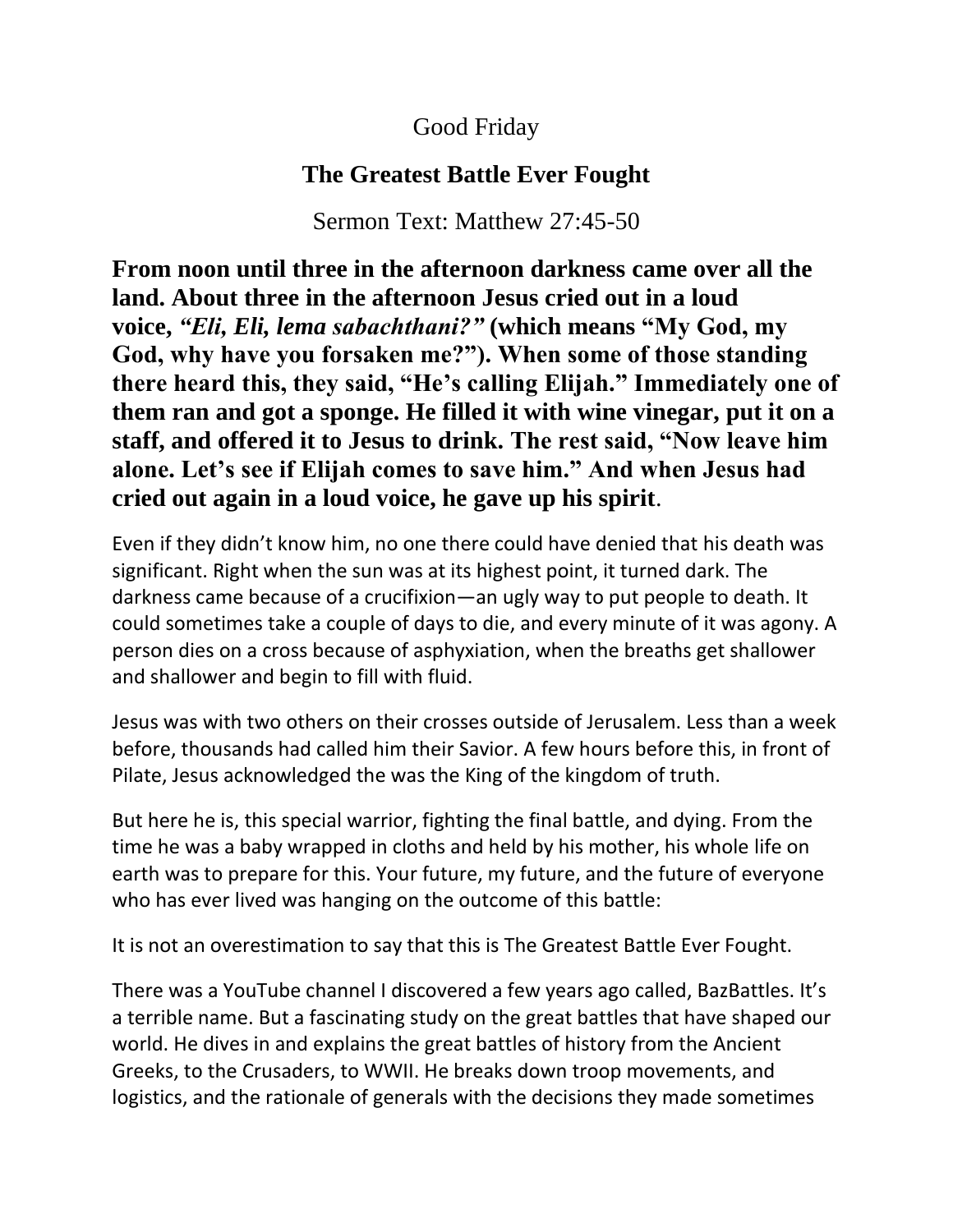out of wisdom, and sometimes out of folly. He even comments on deeper meaning of these battles and what would have happened had it gone the other way, sometimes with incredible consequences that would effect the way we look at the world today.

But the world doesn't look at the cross as a battle in the same way that we do. The life of Jesus is the most significant life in all of history. What happened on the cross at his death changed the entire world and everyone who has ever lived.

Every battle has two sides. Jesus was only one fighting it on his side. But Satan and the world were working together to relentlessly attack Jesus from the other side.

At 3pm, Jesus cried out in a loud voice, "My God, my God, why have you forsaken me?" Physically, the agony that Jesus suffered was horrendous. Start counting on the night before in the Garden of Gethsemane. There was no sleep that night because of the trials. Then came special punishment: the crown of thorns, the constant mocking, the blows to his face, the humiliation of having his clothes stripped off, the cruel scourging that dug into his skin and muscles and down to the bone. In this beaten and weakened state, they made him carry the instrument of his death. And then after the grueling march, he drove long nails through his wrists and feet and hoisted up the cross to being his crucifixion. And all the while, the Jewish leaders are there smiling at the sight, mocking him. How can anyone do such things to another human being? How can anyone do such things to the Son of God? It's hard to read this account.

I think you and I more innately understand the physical suffering. But perhaps that physical suffering was like an insect sting compared to the spiritual suffering. The darkness creeps in. That darkness shows us how much God hates sin, that terrible thing that obscures our sight and our understanding of him. That darkness is both God's reaction to the judicial murder of his Son, and God's dreadful judgment upon sin as suffered by his Son."

When that darkness rolled in, I'm sure that it shut the mouths of those mockers. It was not ordinary. Jesus was not ordinary. This battle was not ordinary. The Son of God taking on the sins of the world, and my sins as well. So much darkness! All the genocides and massacres, all the abortions, all the divorces, all the lies, all the horrible things you and I have ever said and done and thought. And Jesus is fighting that darkness alone, pure, holy, and faithful, still loving us, still praying for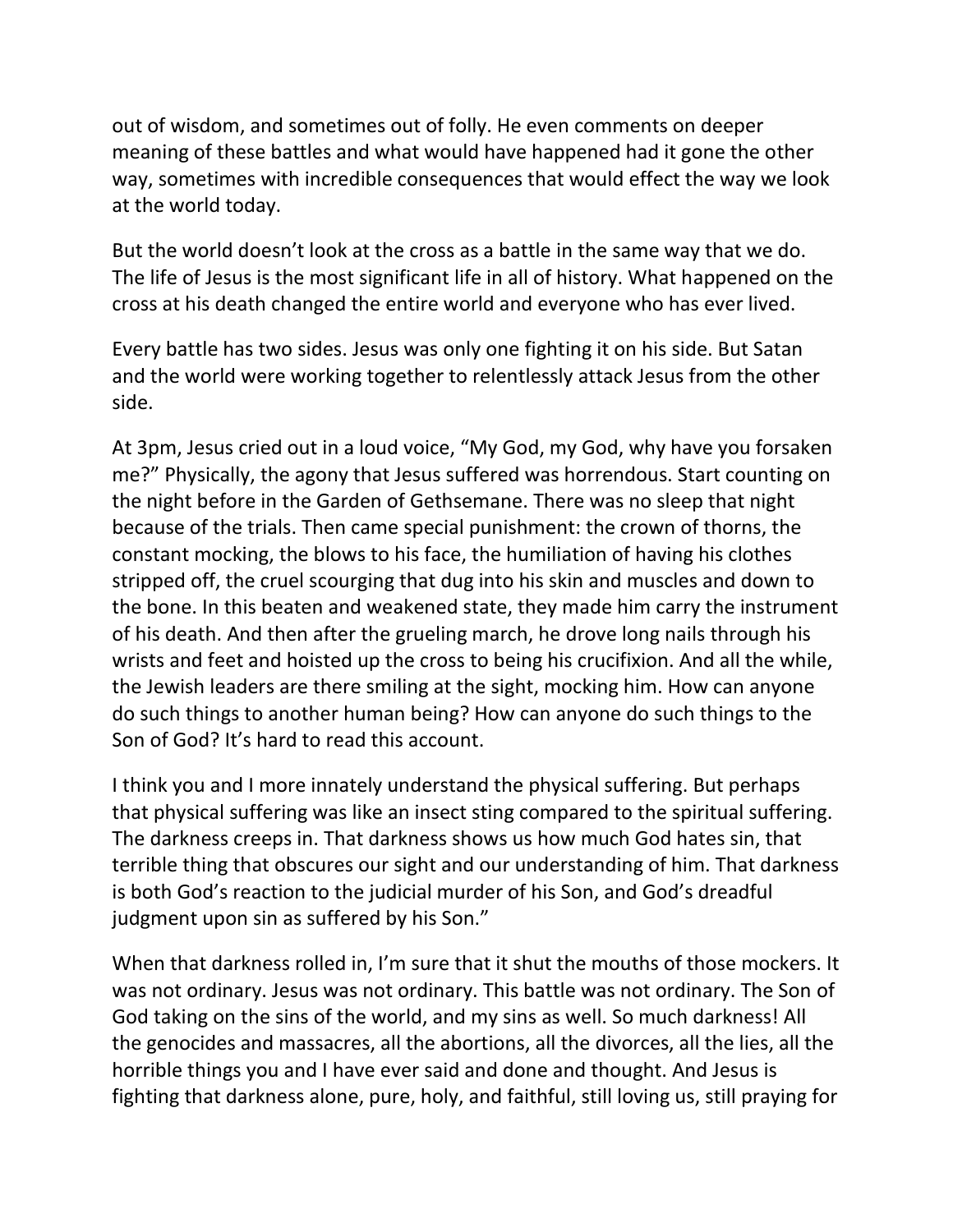those who did this to him, still preaching the gospel to the thief next to him, still holding his ground.

But his suffering wasn't done yet. No, his Father's white-hot anger still needed to burn against him. Because that anger was for sin. And Jesus was taking all sin on his shoulders. You can hear it in Jesus' voice as his tone changes. An awful and loud cry came from those lungs, struggling to breath, "Eli, Eli, lema sabachthani?" "My God, My God, why have you forsaken me?"

The Old Testament prophet Isaiah explains what is happening, "Surely he took up our pain and bore our suffering, yet we considered him punished by God, stricken by him, and afflicted" (Isaiah 53:4).

All this is because of us. Jesus remained perfect and holy in himself this entire time. Yet our sin was charged to him and he was willingly paying for it. We are each of us aware that something is broken inside us. Often we think that we will just work harder to break that anger habit, that laziness habit, that lust habit, that greed habit, that overeating habit, and all the other sins we find ourselves falling back to. But the truth is that our problem is bigger. We cannot simply work hard enough. It's the most important battle in history, and we think we can fight it and win? We need a warrior bigger than our problem who can win that forgiveness for us all. We need God's grace in all its sweat and blood.

The end was near. I don't know how long that darkness stuck around. Maybe it was already retreating. Things happened very quickly then. Jesus was thirsty. "When he had received the drink, Jesus said, "It is finished" (John 19:30). "And when Jesus had cried out again in a loud voice, he gave up his spirit" (Matthew 27:50).

In Mark's gospel, he records that the thick temple curtain was torn in two from top to bottom (Mark 15:38). Someone once said that was God's way of saying "Amen" to Jesus' words "It is finished." An amen to the need for more sacrifices. An amen to the sheep, goats, and bulls that needed to be killed year after year. An amen to the need for priests, and high priests, of imperfect intercessors to go to God for you. An amen to all the restrictions that were in place. An amen to all the reminders of the separation between God and man.

As predicted so long ago, Satan struck his heel, but Jesus crushed his head. The battle was won and the victory cry has echoed out for generations until now,